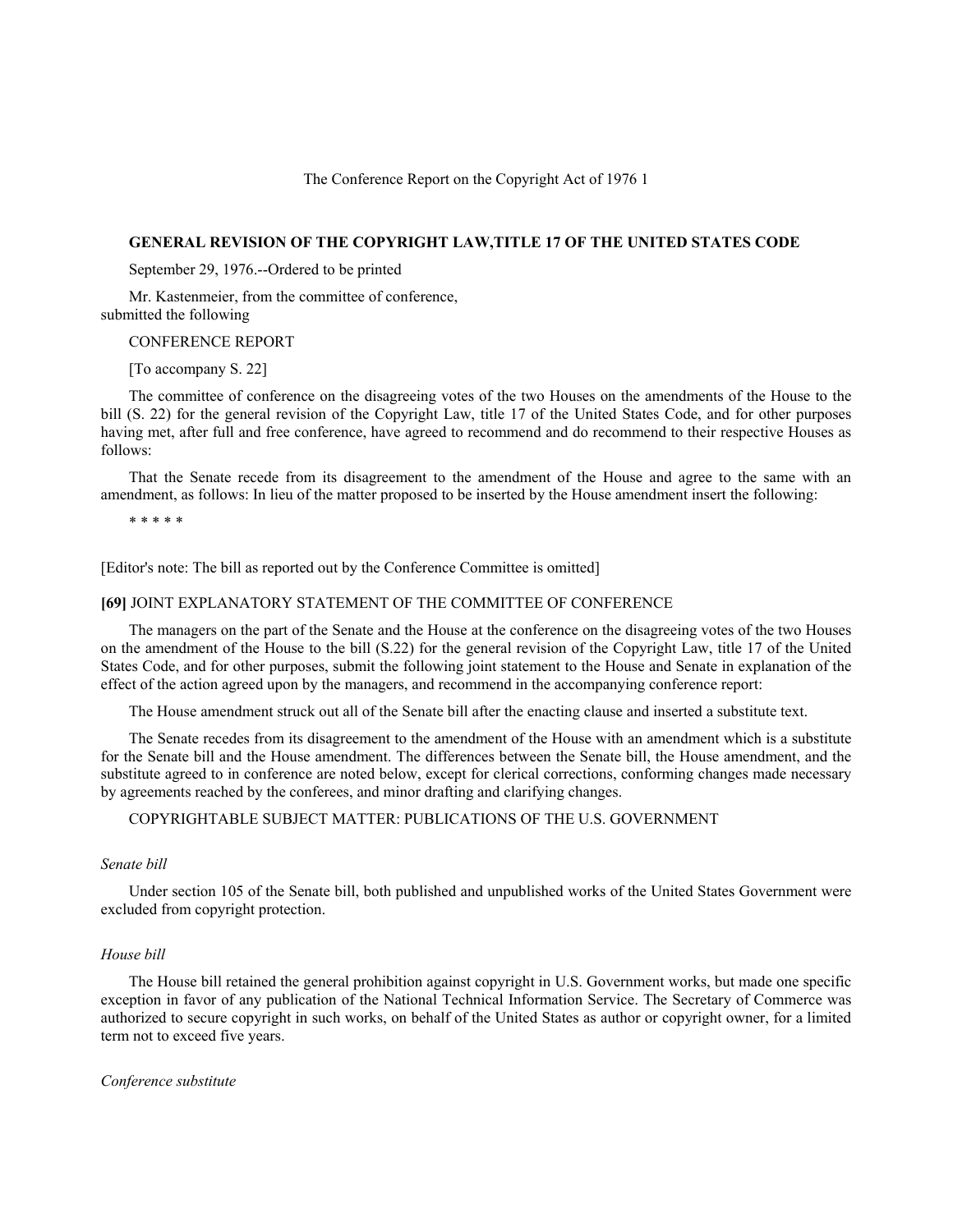The conference substitute conforms to the Senate bill. Because of the lack of senate hearings on the issue, the conferees recommended that the NTIS request for limited copyright in order to control foreign copying be considered at hearings early in the next session. In the interim, consideration should also be given to compensatory appropriations to NTIS in lieu of revenues lost as a result of unauthorized foreign copying.

The Department of Commerce testified on May 8, 1975 before the House Subcommittee on Courts, Civil Liberties, and the Administration of Justice that the lack of copyright protection in publications of its National Technical Information Service (NTIS) posed special problems, since NTIS is required *( 15 USC 1151-7* ) to be self-**[70]**sustaining to the fullest extent feasible. Widespread copying of NTIS publications is especially prevalent in foreign nations. In Japan it is reported that NTIS reproductions are sold having a value of \$ 3,000,000 annually. A United Kingdom copier sells nearly twice as many copiers of NTIS publications as NTIS does directly to the U.K. The USSR buys substantial volume of NTIS publications from European copiers for further copying in the USSR. The lack of copyright protection in NTIS publications also results in widespread foreign use of U.S. tax-funded research and development without any return to the U.S. U.S. organizations also sell NTIS publications to foreign buyers without recouping for the taxpayer, as represented by NTIS, monies adequately reflecting the value of the scientific, engineering, and technical information contained therein.

FAIR USE

#### *Senate bill*

The Senate bill, in section 107, embodied express statutory recognition of the judicial doctrine that the fair use of a copyrighted work is not an infringement of copyright. It set forth the fair use doctrine, including four criteria for determining its applicability in particular cases, in general terms.

# *House bill*

The House bill amended section 107 in two respects: in the general statement of the fair use doctrine it added a specific reference to multiple copies for classroom use, and it amplified the statement of the first of the criteria to be used in judging fair use (the purpose and character of the use) by referring to the commercial nature or nonprofit educational purpose of the use.

## *Conference substitute*

The conference substitute adopts the House amendments. The conferees accept as part of their understanding of fair use the Guidelines for Classroom Copying in Not-for-Profit Educational Institutions with respect to books and periodicals appearing at pp.68-70 of the House Report (H. Rept. No. 94-1476, as corrected at p. H 10727 of the Congressional Record for September 21, 1976), and for educational uses of music appearing at pp. 70-71 of the House report, as amended in the statement appearing at p. H 10875 of the Congressional Record of September 22, 1976. The conferees also endorse the statement concerning the meaning of the word ''teacher'' in the guidelines for books and periodicals, and the application of fair use in the case of use of television programs within the confines of a nonprofit educational institution for the deaf and hearing impaired, both of which appear on p. H 10875 of the Congressional Record of September 22, 1976.

# REPRODUCTION BY LIBRARIES AND ARCHIVES

#### *Senate bill*

Section 108 of the Senate bill dealt with a variety of situations involving photocopying and other forms of reproduction by libraries and archives. It specified the conditions under which single copies **[71]** of copyrighted material can be noncommercially reproduced and distributed, but made clear that the privileges of a library or archives under the section do not apply where the reproduction or distribution is of multiple copies or is "systematic." Under subsection (f), the section was not to be construed as limiting the reproduction and distribution, by a library or archive meeting the basic criteria of the section, of a limited number of copies and excerpts of an audiovisual news program.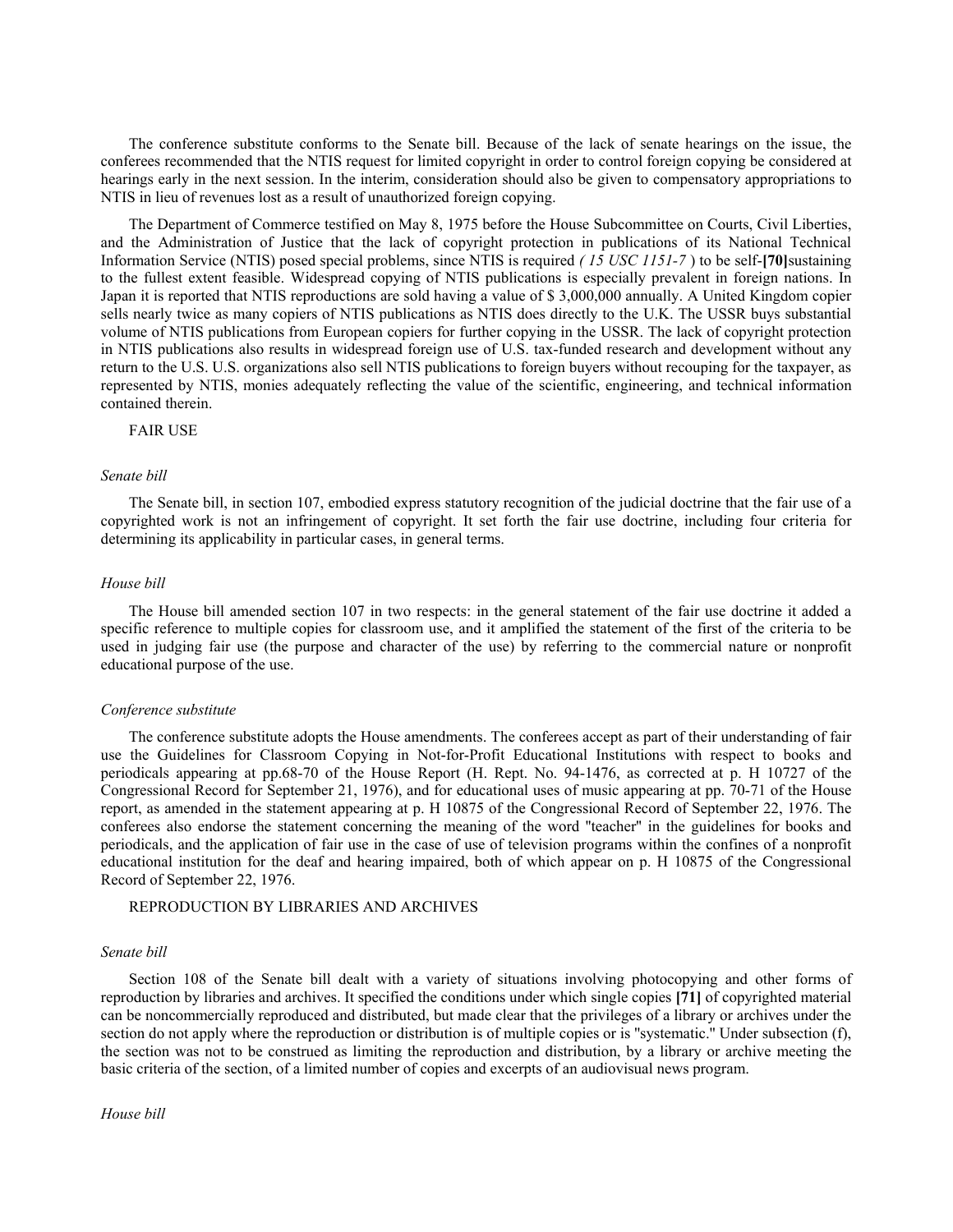The House bill amended section 108 to make clear that, in cases involving interlibrary arrangements for the exchange of photocopies, the activity would not be considered ''systematic'' as long as the library or archives receiving the reproductions for distribution does not do so in such aggregate quantities as to substitute for a subscription to or purchase of the work. A new subsection (i) directed the Register of Copyrights, by the end of 1982 and at five-year intervals thereafter, to report on the practical success of the section in balancing the various interests, and to make recommendations for any needed changes. With respect to audiovisual news programs, the House bill limited the scope of the distribution privilege confirmed by section  $108(f)(3)$  to cases where the distribution takes the form of a loan.

### *Conference substitute*

The conference substitute adopts the provisions of section 108 as amended by the House bill. In doing so, the conferees have noted two letters dated September 22, 1976, sent respectively to John L. McClellan, Chairman of the Senate Judiciary Subcommittee on Patents, Trademarks, and Copyrights, and to Robert W. Kastenmeier, Chairman of the House Judiciary Subcommittee on Courts, Civil Liberties, and the Administration of Justice. The letters, from the Chairman of the National Commission on New Technological Uses of Copyrighted Works (CONTU), Stanley H. Fuld, transmitted a document consisting of "guidelines interpreting the provision in subsection  $108(g)(2)$  of S.22, as approved by the House Committee on the Judiciary.'' Chairman Fuld's letters explain that, following lengthly consultations with the parties concerned, the Commission adopted these guidelines as fair and workable and with the hope that the conferees on S.22 may find that they merit inclusion in the conference report. The letters add that, although time did not permit securing signatures of the representatives of the principal library organizations or of the organizations representing publishers and authors on these guidelines, the Commission had received oral assurances from these representatives that the guidelines are acceptable to their organizations.

The conference committee understands that the guidelines are not intended as, and cannot be considered, explicit rules or directions governing any and all cases, now or in the future. It is recognized that their purpose is to provide guidance in the most commonly-encountered interlibrary photocopying situations, that they are not intended to be limiting or determinative in themselves or with respect to other situations, and that they deal with an evolving situation that will undoubtedly require their continuous reevaluation and adjustment. With these qualification, the conference committee agrees that the **[72]** guidelines are a reasonable interpretation of the proviso of section  $108(g)(2)$  in the most common situations to which they apply today.

The text of the guidelines follows:

# PHOTOCOPYING-INTERLIBRARY ARRANGEMENTS

## INTRODUCTION

Subsection  $108(g)(2)$  of the bill deals, among other things, with limits on interlibrary arrangements for photocopying. It prohibits systematic photocopying of copyrighted material but permits interlibrary arrangements ''that do not have, as their purpose of effect, that the library or archives receiving such copies or phonorecords for distribution does so in such aggregate quantities as to substitute for a subscription to or purchase of such work.''

The National Commission on New Technological Uses of Copyrighted Works offered its good offices to the House and Senate subcommittees in bringing the interested parties together to see if agreement could be reached on what a realistic definition would be of ''such aggregate quantities.'' The Commission consulted with the parties and suggested the interpretation which follows, on which there has been substantial agreement by the principal library, publisher, and author organizations. The Commission considers the guidelines which follow to be a workable and fair interpretation of the intent of the proviso portion of subsection  $108(g)(2)$ .

These guidelines are intended to provide guidance in the application of section 108 to the most frequently encountered interlibrary case: a library's obtaining from another library, in lieu of interlibrary loan, copies of articles from relatively recent issues of periodicals--those published within five years prior to the date of the request. The guidelines do not specify what aggregate quantity of copies of an article or articles published in a periodical, the issue date of which is more than five years prior to the date when the request for the copy thereof is made, constitutes a substitute for a subscription of such periodical. The meaning of the proviso to subsection  $108(g)(2)$  in such case is left to future interpretation.

The point has been made that the present practice on interlibrary loans and use of photocopies in lieu of loans may be supplemented or even largely replaced by a system in which one or more agencies [sic] or institutions, public or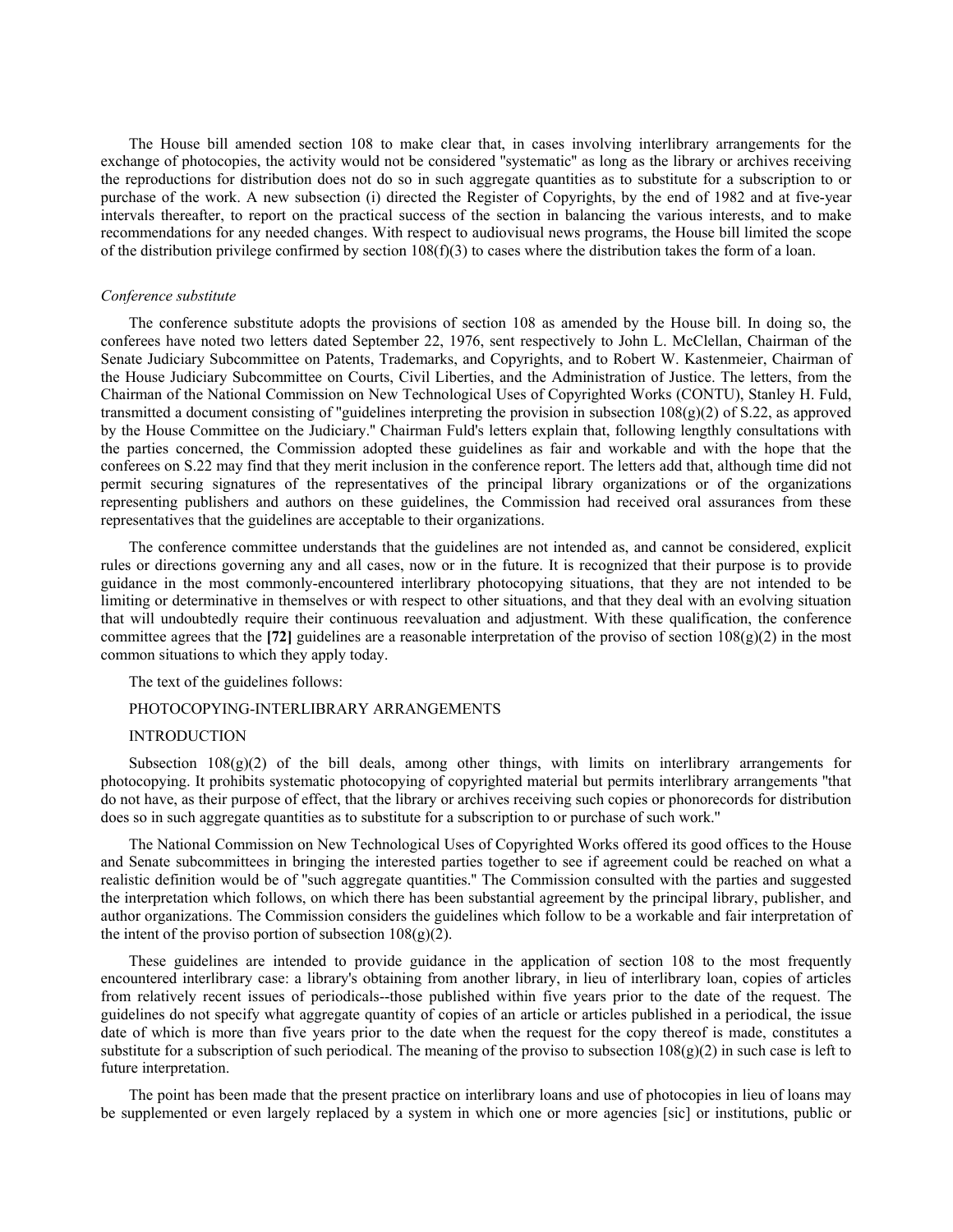private, exist for the specific purpose of providing a central source for photocopies. Of course, these guidelines would not apply to such a situation.

# GUIDELINES FOR THE PROVISO OF SUBSECTION 108(G)(2)

1. As used in the proviso of subsection  $108(g)(2)$ , the words "... such aggregate quantities as to substitute for a subscription to or purchase of such work'' shall mean:

(a) with respect to any given periodical (as opposed to any given issue of a periodical), filled requests of a library or archives (a requesting ''entity'') within any calendar year for a total of six or more copies of an article or articles published in such periodical within five years prior to the date of the request. These **[73]** guidelines specifically shall not apply, directly or indirectly, to any request of a requesting entity for a copy or copies of an article or articles published in any issue of a periodical, the publication date of which is more than five years prior to the date when the request is made. These guidelines do not define the meaning, with respect to such a request, of ''... such aggregate quantities as to substitute for a subscription to [such periodical]''.

(b) With respect to any other material described in subsection 108(d), (including fiction and poetry), filled requests of a requesting entity within any calendar year for a total of six or more copies or phonorecords of or from any given work (including a collective work) during the entire period when such material shall be protected by copyright.

2. In the event that a requesting entity--

(a) shall have in force, or shall have entered an order for a subscription to a periodical, or

(b) has within its collection, or shall have entered an order for, a copy or phonorecord of any other copyrighted work,

material from either category of which it desires to obtain by copy from another library or archives (the ''supplying entity''), because the material to be copied is not reasonably available for use by the requesting entity itself, then the fulfillment of such request shall be treated as though the requesting entity made such copy from its own collection. A library or archives may request a copy or phonorecord from a supplying entity only under those circumstances where the requesting entity would have been able, under the other provisions of section 108, to supply such copy from materials in its own collection.

3. No request for a copy or phonorecord of any material to which these guidelines apply may be fulfilled by the supplying entity unless such request is accompanied by a representation by the requesting entity that the request was made in conformity with these guidelines.

4. The requesting entity shall maintain records of all requests made by it for copies or phonorecords of any materials to which these guidelines apply and shall maintain records of the fulfillment of such requests, which records shall be retained until the end of the third complete calendar year after the end of the calendar year in which the respective request shall have been made.

5. As part of the review provided for in subsection 108(i), these guidelines shall be reviewed not later than five years from the effective date of this bill.

The conference committee is aware that an issue has arisen as to the meaning of the phrase ''audiovisual news program" in section  $108(f)(3)$ . The conferees believe that, under the provision as adopted in the conference substitute, a library or archives qualifying under section 108(a) would be free, without regard to the archival activities of the Library of Congress or any other organization, to reproduce, on videotape or any other medium of fixation or reproduction, local, regional, or network newscasts, interviews concerning current news events, and on-the-spot coverage of news events, and to distribute a limited number of reproductions of such a program on a loan basis.

Another point in interpretation involves the meaning of ''indirect commercial advantage,'' as used in section 108(a)(1), in the case of **[74]** libraries or archival collections within industrial, profit-making, or proprietary institutions. As long as the library or archives meets the criteria in section 108(a) and the other requirements of the section, including the prohibitions against multiple and systematic copying in subsection (g), the conferees consider that the isolated, spontaneous making of single photocopies by library or archives in a for-profit organization without any commercial motivation, or participation by such a library or archives in interlibrary arrangements, would come within the scope of section 108.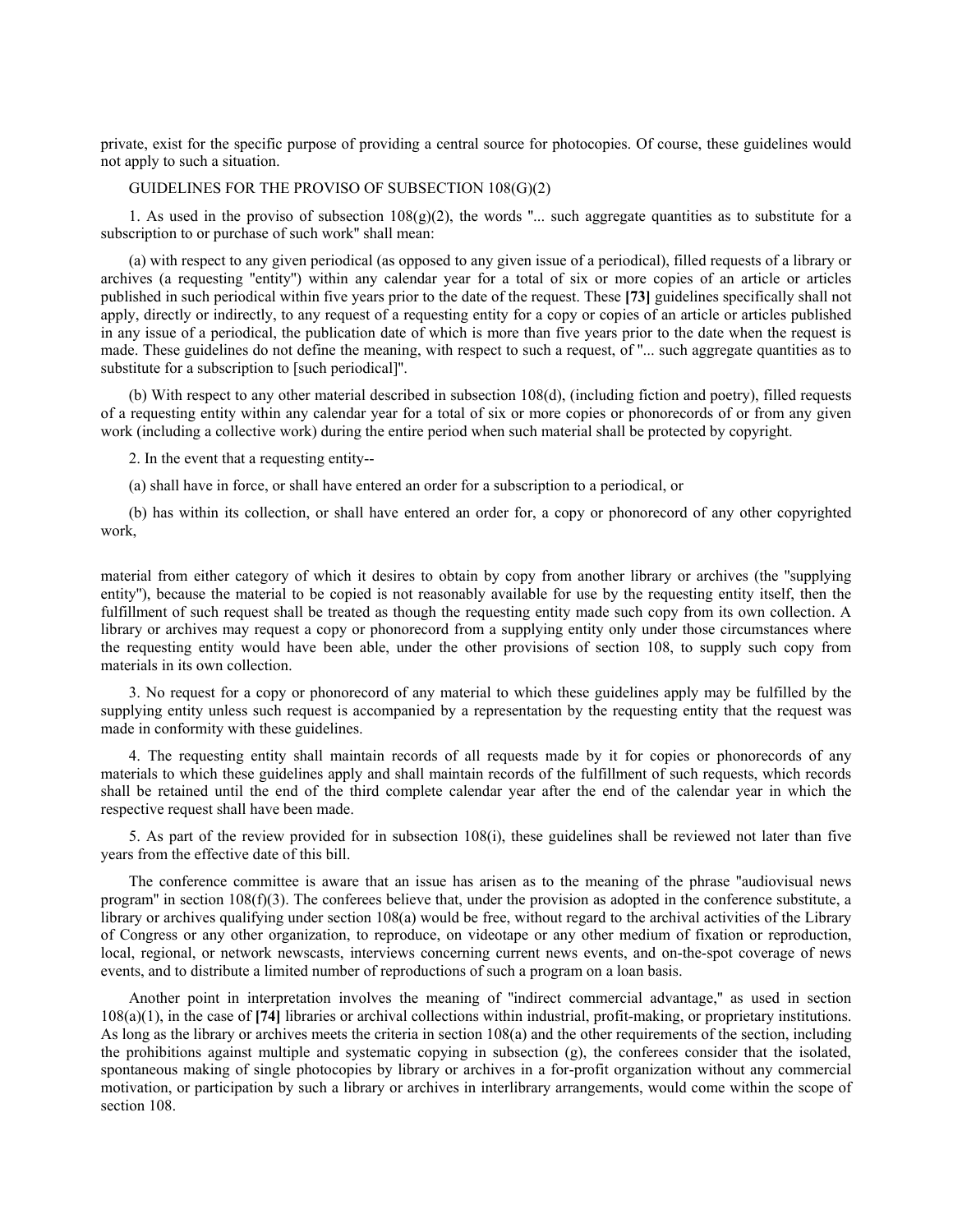## LIMITATIONS ON RIGHTS OF PERFORMANCE AND DISPLAY

# *Senate bill*

Section 110 of the Senate bill set forth eight specific exceptions to the exclusive rights to perform and display copyrighted works. The first four exceptions were roughly the equivalent of the ''for profit'' limitations on performing rights under they present law. Section 110(5) provided an exemption for public communication of a transmission received on an ordinary receiving set unless a direct charge is made or the transmission ''is further transmitted to the public.'' Section 110(6) exempted performances of nondramatic music at nonprofit annual agricultural or horticultural fairs, and section 110(7) dealt with performances in connection with the retail sale of copies or records of musical works. Clause (8) of section 110 provided an exemption for performances of literary works "in the course of broadcast service specifically designed for broadcast on noncommercial educational radio and television stations to a print or aural handicapped audience," but did not contain, in section 112 or elsewhere, a provision allowing the making of copies or phonorecords for the purpose of such broadcasts to the blind or deaf.

# *House bill*

The House bill amended the last four clauses of section 110. With respect to clause (5), it made the exemption inapplicable to cases where there is a further transmission ''beyond the place where the receiving apparatus is located.'' Clause (6) was amended to make the exemption applicable only to the governmental body or nonprofit organization sponsoring the fair, and the amendment of clause (7) was merely for purposes of clarification. The House bill amended clause (8) by limiting its application to nondramatic literary works, by clarifying the audiences to which the transmissions are directed, and by more narrowly defining the types of nonprofit transmissions within the exemptions. The House bill also added a new subsection (d) to section 112 to permit the making of ten recordings of performances exempted under section 110(8), their retention for an unlimited period, and their exchange with other nonprofit organizations.

## *Conference substitute*

The conference substitute adopts the House amendments of clauses (6), (7), and (8) of section 110, and of section 112. It adds a new clause (9) to section 110 exempting nonprofit performances of dramatic works transmitted to audiences of the blind by radio subcarrier **[75]** authorization, but only for a single performance of a dramatic work published at least ten years earlier.

With respect to section 110(5), the conference substitute conforms to the language in the Senate bill. It is the intent of the conferees that a small commercial establishment of the type involved in *Twentieth Century Music Corp. v. Aiken, 422 U.S. 151 (1975),* which merely augmented a home-type receiver and which was not of sufficient size to justify, as a practical matter, a subscription to a commercial background music service, would be exempt. However, where the public communication was by means of something other than a home-type receiving apparatus, or where the establishment actually makes a further transmission to the public, the exemption would not apply.

SECONDARY TRANSMISSIONS, INCLUDING CABLE TELEVISION

## *Senate bill*

Section 111 of the Senate bill dealt, among other secondary transmissions, with retransmissions of broadcasts by cable systems to subscribers. In general effect, it created a compulsory license for any cable retransmission authorized by the Federal Communications Commission; where the cable system repeatedly or willfully carried signals not permitted by the FCC, or where it failed to follow the compulsory licensing procedure set forth in section 111, the cable system was to be fully liable. Full liability would have been imposed on the carriage of any foreign, including Mexican or Canadian, signals. The Senate bill required cable systems to file quarterly statements of account, accompanied by payment of a royalty fee based on a sliding scale of percentages of gross receipts from subscribers (running from 1/2 of one percent of quarterly receipts up to \$ 40,000 to 2 1/2 percent of quarterly receipts up to \$ 160,000). A special reduced fee was provided for systems with quarterly gross receipts of less than \$ 40,000. For purposes of computing royalty fees, no distinctions were made between retransmissions of local and distant signals or between network and other signals.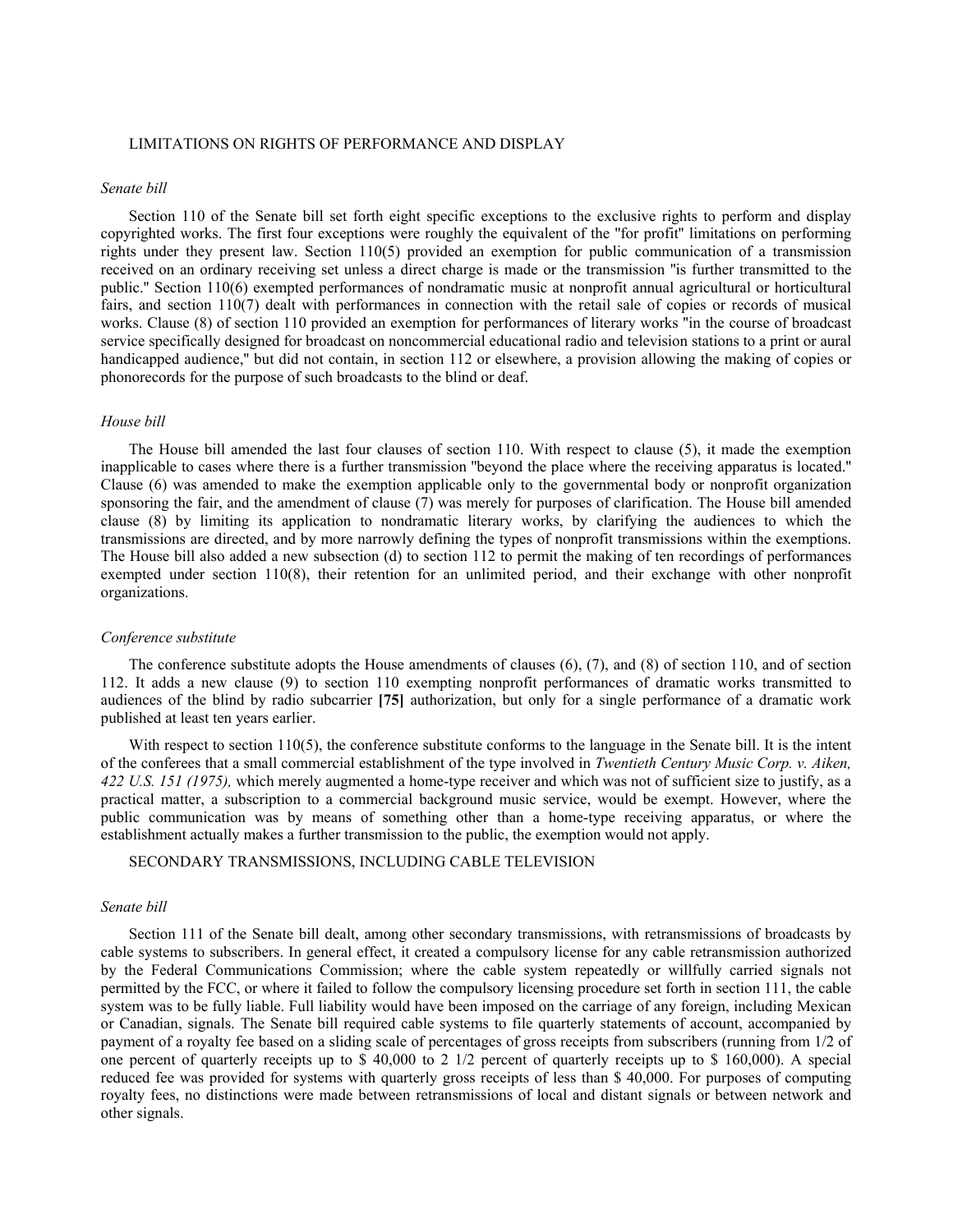Taping for nonsimultaneous transmissions of broadcasts was permitted under a compulsory license for cable systems operating in certain areas outside the continental boundaries of the United States. The Senate bill contained no provisions dealing with alteration of program content or substitution of commercials by a cable operator. Section 501(c) gave a local broadcaster holding an exclusive license standing to sue for copyright infringement for cable retransmissions within its local service area. Under chapter 8 of Senate bill, the Copyright Royalty Tribunal was mandated to review the royalty schedule, established in section 111, and it basis, in 1980 and at ten-year intervals thereafter.

### *House bill*

In addition to certain amendments aimed at clarification and procedural simplification, the House bill retained the basic compulsory licensing scheme envisioned in section 111 but changed it in a number of important respects. The compulsory license was extended to some, but not all, cable systems carrying Mexican or Canadian signals. Payments of royalty fees, which were to be semiannual, were deter-**[76]**mined by a formula based on a computation of the number of ''distant signal equivalents'' carried by the system. No payments were to be made for local signals, and different values were assigned to signals from distant independent, network, and education stations, with special provisions dealing with substitution or addition of signals under the mandatory and discretionary program deletion and substitution rules of the FCC. The special reduced royalty fee based on a percentage of gross receipts for systems with semiannual gross receipts of less that \$ 80,000 was retained, but a similar reduction was added for systems with semiannual gross receipts of between \$ 80,000 and \$ 160,00.

Section 111(e) of the House bill established the conditions and limitations under which certain cable systems outside the continental United States can tape programs for nonsimultaneous retransmission under the compulsory license. The House bill also contained, in sections  $111(c)(3)$ ,  $501(d)$ , and  $509$ , provisions denying (with one exception) the compulsory license in any case where a cable system alters program content or commercials, extending standing to sue to additional classes of broadcasters, and providing the possibility of a special penalty in such cases. Under the substantially revised provisions of chapter 8 of the House bill, the Copyright Royalty Commission would review the rates established in the bill in 1980 and at five-year intervals thereafter; explicit limitations were placed on the factors the Commission could consider in making its periodic rate revisions, but rate adjustments could be made at any time if the FCC amends its rules and regulations governing the carriage of distant signals or its rules and regulations dealing with syndicated and sports program exclusivity.

## *Conference substitute*

With one exception the conference substitute adopts the provisions of the House bill. Section  $111(d)(3)$  is amended to require that the royalty fees held in a fund by the Secretary of the Treasury be invested in interest-bearing U.S. securities for later distribution with interest by the Tribunal. A corresponding amendment is made in subsection  $(c)(1)$ of section 116, the jukebox provision.

## EXCLUSIVE RIGHTS IN SOUND RECORDINGS

# *Senate bill*

The Senate bill, in section 114, limited the exclusive rights of the owner of copyright in a sound recording to those specified by clauses  $(1)$ ,  $(2)$ , and  $(3)$  of section 106--that is, the rights to reproduce the work in phonorecords, to make derivative works, and to distribute phonorecords. It expressly denied the exclusive right of public performance under section 106(4) to sound recordings.

### *House bill*

The House amendments to section 114 clarified the scope of the exclusive right to make derivative works in relation to sound recordings, and permitted the use of copyrighted sound recordings in the audio portions of educational radio and television programs under certain conditions. The House bill also required the Register of Copyrights to submit to Congress, on January 3, 1978, a report with recom-**[77]**mendations as to whether copyright protection for sound recordings should be expanded to include performing rights.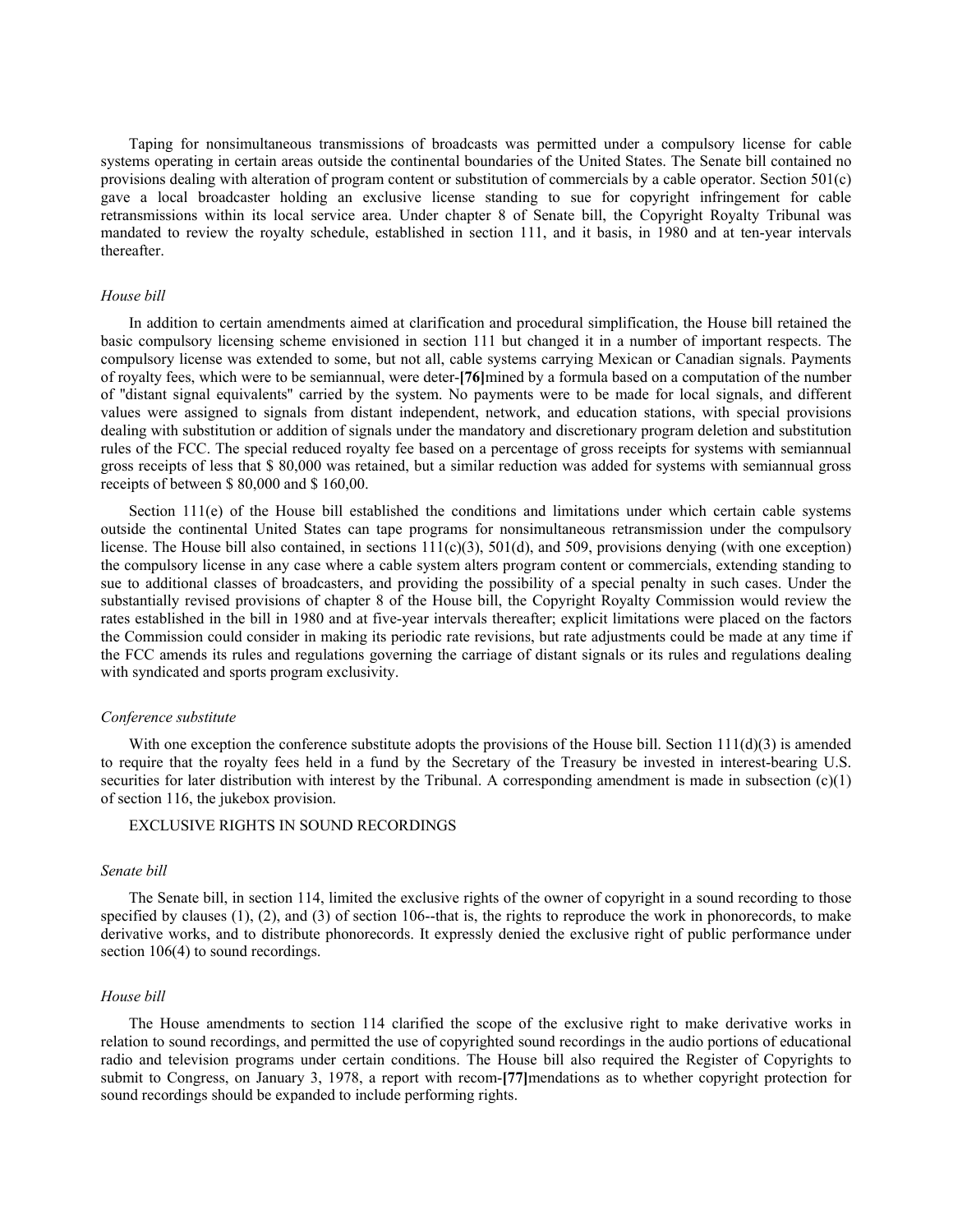# *Conference substitute*

The conference substitute adopts the House amendments of section 114.

# COMPULSORY LICENSE FOR PHONORECORDS

The Senate bill provided in section 115 for a compulsory licensing system governing the making and distributing of phonorecords of copyrighted musical compositions. In general, subject to certain conditions and limitations, as soon as authorized phonorecords of a work have been publicly distributed, anyone could make phonorecords and distribute them to the public by following a compulsory licensing procedure and paying to the copyright owner a specified royalty. Under the Senate bill, the royalty would be payable on each record ''manufactured and distributed,'' and would amount to two and one-half cents per composition, or one-half cent per minute of playing time, whichever is larger.

## *House bill*

In addition to certain technical clarifications and procedural amendments, the House bill set the royalty at two and three-fourths cents per composition or six-tenths of a cent per minute; the royalty was made payable on each phonorecord ''made and distributed,'' and a phonorecord would be considered ''distributed'' if the compulsory licensee has ''voluntarily and permanently parted with its possession.''

## *Conference substitute*

The conference substitute adopts the House amendments except for the royalty rate to be applied in cases where the playing time of a composition governs; the rate in such cases is set at one-half cent per minute, the rate in the Senate bill.

# NONCOMMERCIAL BROADCASTING

#### *Senate bill*

Section 118 of the Senate bill granted to public broadcasting a compulsory license for the performance or display of nondramatic musical works, pictorial, graphic, and sculptural works, and nondramatic literary works, subject to the payment of reasonable royalty fees to be set by the Copyright Royalty Tribunal. The Senate bill required that public broadcasters, at periodic intervals, file a notice with the Copyright Office containing information required by the Register of Copyrights, and deposit a statement of account and the total royalty fees for the period covered by the statement. The Register was to receive claims to payment of royalty fees, and to distribute any amounts not in dispute; controversies were to be settled by the Tribunal, which was also charged with reviewing and, if appropriate, adjusting the royalty rates in 1980 and at ten year intervals thereafter. Sec. 113 of the Transitional and Supplementary provisions would start the machinery for establishment of the initial rates immediately upon enactment of the new law. Section 118(f) also contained a provision permitting nonprofit educational institutions to **[78]** record educational television and radio programs off the air, for limited use in instructional activities during a week following the broadcast.

# *House bill*

The House bill substantially changed the provisions of section 118, retaining a different form of compulsory licensing for the use in public broadcasting of nondramatic musical works and for pictorial, graphic, and sculptural works, but not subjecting the exclusive rights in non-dramatic literary works to compulsory licensing. Under the House bill, within thirty days after appointment of the Royalty Commission, the chairman was to initiate proceedings to determine ''reasonable terms and rates'' under the section for a period running through 1982. Copyright owners and public broadcasting entities that did not reach voluntary agreement were to be by the terms and rates established by the Commission.

In establishing those rates and terms, the Commission was to consider, among other relevant information, proposals put forward to it within specified time limits. The House bill deleted Sec. 113 of the Transitional and Supplementary Provisions of the Act, but provided in section  $118(b)(4)$  that, during the period between the effective date of the Act and publication of the initial rates and terms, the status quo as to liability under the present law would be preserved.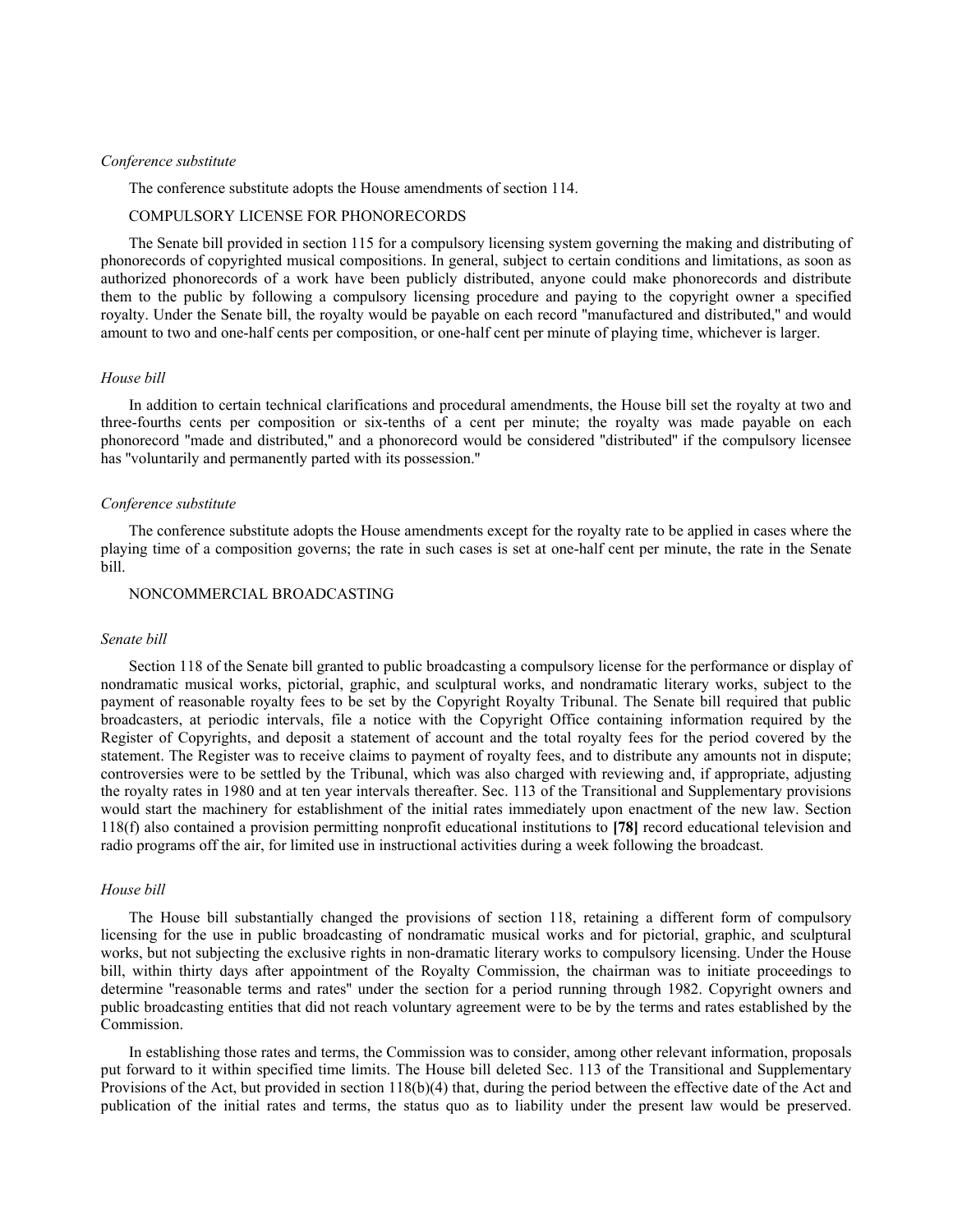Payment of royalties under section 118 were to be handled among the parties without government intervention. The royalty review cycle would begin in 1982 and continue at five-year intervals thereafter. Section 118(d)(3) retained the provision permitting off-the-air taping of public broadcasts by educational institutions, but with amendments clarifying and tightening the provision.

Although nondramatic literary works were not included in the compulsory licensing scheme of section 118, subsection (e) provided an exemption from the antitrust laws with respect to voluntary negotiations aimed at licensing agreements for the public broadcasting of such works. The subsection also required the Register of Copyrights, on January 3, 1980, to report upon the extent to which such voluntary agreements had been achieved, the problems that had arisen, and any recommendations for legislation that might be appropriate.

# *Conference substitute*

The conference substitute adopts the House amendments.

# SCOPE OF FEDERAL PREEMPTION

## *Senate bill*

In establishing a single Federal system of copyright, section 301 of the Senate bill preempts all equivalent rights under State law in copyrightable works that have been fixed in tangible form. In stating the obverse of this proposition, section 301(b)(3) preserved rights under State law with respect to activities violating rights that are not equivalent to any of the exclusive rights within the general scope of copyright, ''including rights against misappropriation not equivalent to any of such exclusive rights, breaches of contract, breaches of trust, ... [etc.].'' The senate bill specifically excepted from the preemption ''sound recordings fixed prior to February 15, 1972.''

## **[79]** *House bill*

The House bill deleted the clause of section  $301(b)(3)$  enumerating illustrative examples of causes of action, such as certain types of misappropriation, not preempted under section 301. It revised the provision dealing with sound recordings fixed before February 15, 1972 to make the Federal preeemption of rights in such works effective on February 15, 2047.

### *Conference substitute*

The conference substitute adopts the House amendment of section 301.

# DEPOSIT OF RADIO AND TELEVISION PROGRAMS

### *Senate bill*

The Senate bill contained no provisions for the deposit of unpublished transmission programs, or for the preservation of published and unpublished programs in a Federal archive.

#### *House bill*

The House bill amended section 407 to provide a basis for the Library of Congress to acquire, as a part of the copyright deposit system, copies or recordings of nonsyndicated radio and television programs. Under section 407(e) the Library would be authorized to tape programs off the air in all cases, and could under certain conditions obtain a copy or phonorecord from the copyright owner by gift, by loan for purposes of reproduction, or by purchase at cost. A correlative provision in Sec. 113 of the bill's Transitional and Supplementary Provisions established an American Television and Radio Archive in the Library of Congress to provide a repository for the preservation of radio and television programs.

#### *Conference substitute*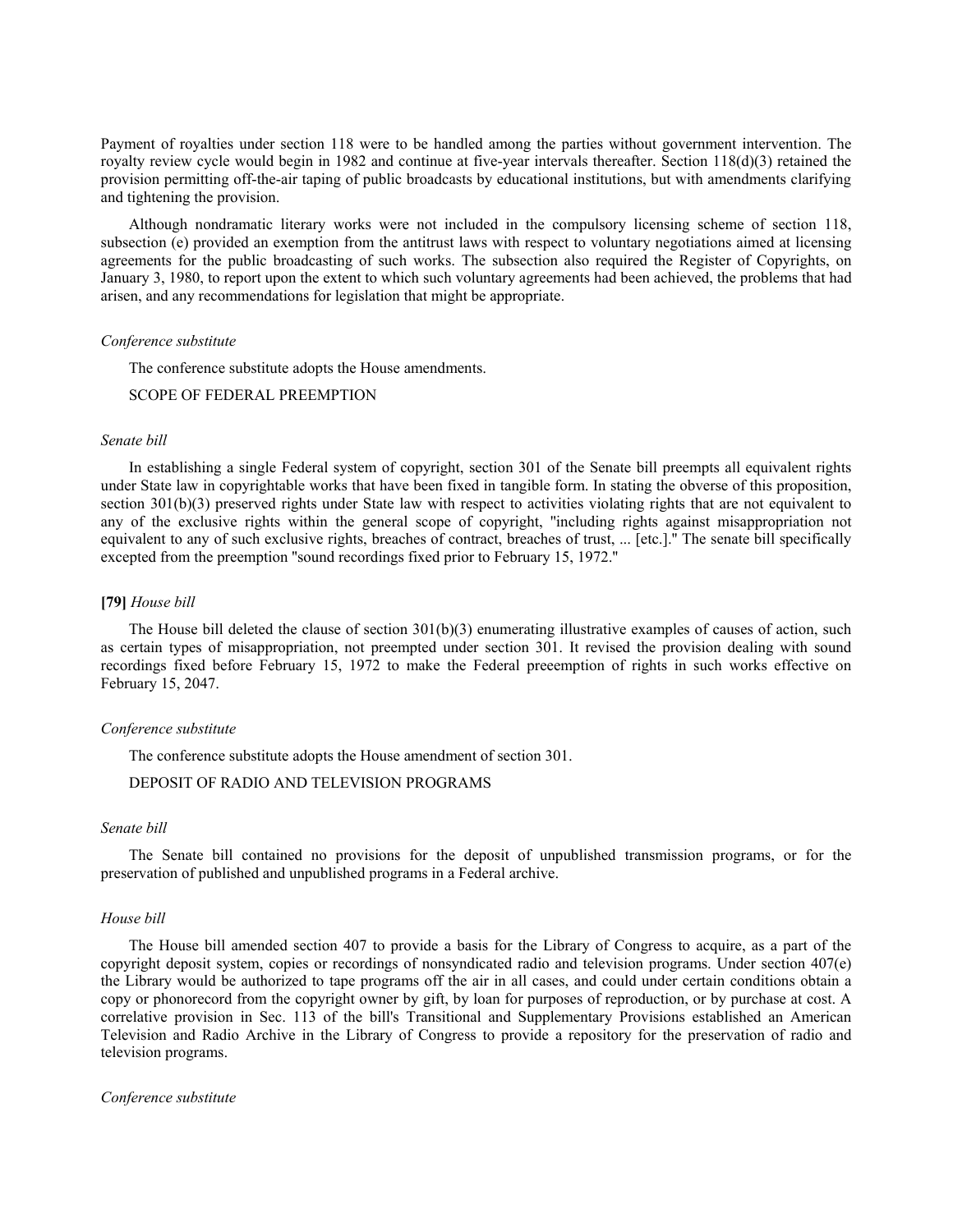## The conference substitute adopts the House amendments.

# REMEDIES FOR COPYRIGHT INFRINGEMENT

# *Senate bill*

Chapter 5 of the Senate bill dealt with civil and criminal infringement of copyright and the remedies for both. Subsection (c) of section 504 allowed statutory damages within a stated dollar range, and clause (2) of that subsection provided for situations in which the maximum could be exceeded and the minimum lowered; the court was given discretion to reduce or remit statutory damages entirely where a teacher, librarian, or archivist believed that the infringing activity constituted fair use. Section 506 provided penalties for criminal infringement of a fine of up to \$ 2,500 and imprisonment of up to one year for a first offense, with higher penalties for recidivism, special penalties for record and film piracy, and provision for forfeiture and destruction upon conviction. Section 509 of the Senate bill contained expanded provisions dealing with seizure and forfeiture in cases of criminal copyright infringement. Sec. 111 of the Transitional and Supplementary Provisions amended the provisions of the Criminal Code dealing with counterfeit phonograph record labels *(18 U.S.C.§ 2318)* to provide higher criminal penalties and to make the seizure and forfeiture provisions of section 509 of the new copyright law applicable in such cases.

## **[80]** *House bill*

Section 504(c)(2) of the House bill required the court to remit statutory damages entirely in cases where a teacher, librarian, archivist, or public broadcaster, or the institution to which they belong, infringed in the honest belief that what they were doing constituted fair use. The general and special penalties provided by section 506(a) were changed, with the maximum terms of imprisonment being decreased. Section 509 of the Senate bill was deleted, and section 506(b) was expanded to incorporate some, but not all, of the provisions on seizure and forfeiture previously in section 509. Conforming changes were made in the amendments to the Criminal Code provided by Sec.111.

## *Conference substitute*

The conference substitute adopts the House amendments with respect to statutory damages in section  $504(c)(2)$  and the fines and terms of imprisonment provided by section 506(a)and Sec. 111. With respect to the provisions on seizure and forfeiture, the conference substitute adopts the Senate bill with certain modifications.

# MANUFACTURING REQUIREMENTS

# *Senate bill*

The Senate bill retained the manufacturing clause of the present law, but substantially narrowed its scope and ameliorated its effect. Nondramatic literary material by American authors would, as a general rule, be required to be manufactured in the United States or Canada to be entitled to full and unqualified copyright protection in the United States, but the requirement would be subject to a number of exceptions and limitations, and the sanctions for enforcement involved import restrictions and loss of remedies rather than loss of copyright.

## *House bill*

The House bill adopted section 601 of the Senate bill, with an amendment further ameliorating its effect on individual American authors whose works are first published abroad. However, the requirement would be retained only through the end of 1980, and would cease to apply on January 1. 1981.

## *Conference substitute*

The conference substitute adopts the House amendments of section 601, but moves the effective date of the phaseout of the manufacturing clause back to July 1, 1982.

Canada is specifically exempted from the provisions of Section 601, the so-called ''manufacturing clause'' of the Bill, at least until 1982. This exemption is included as a result of an agreement reached in Toronto in 1968 among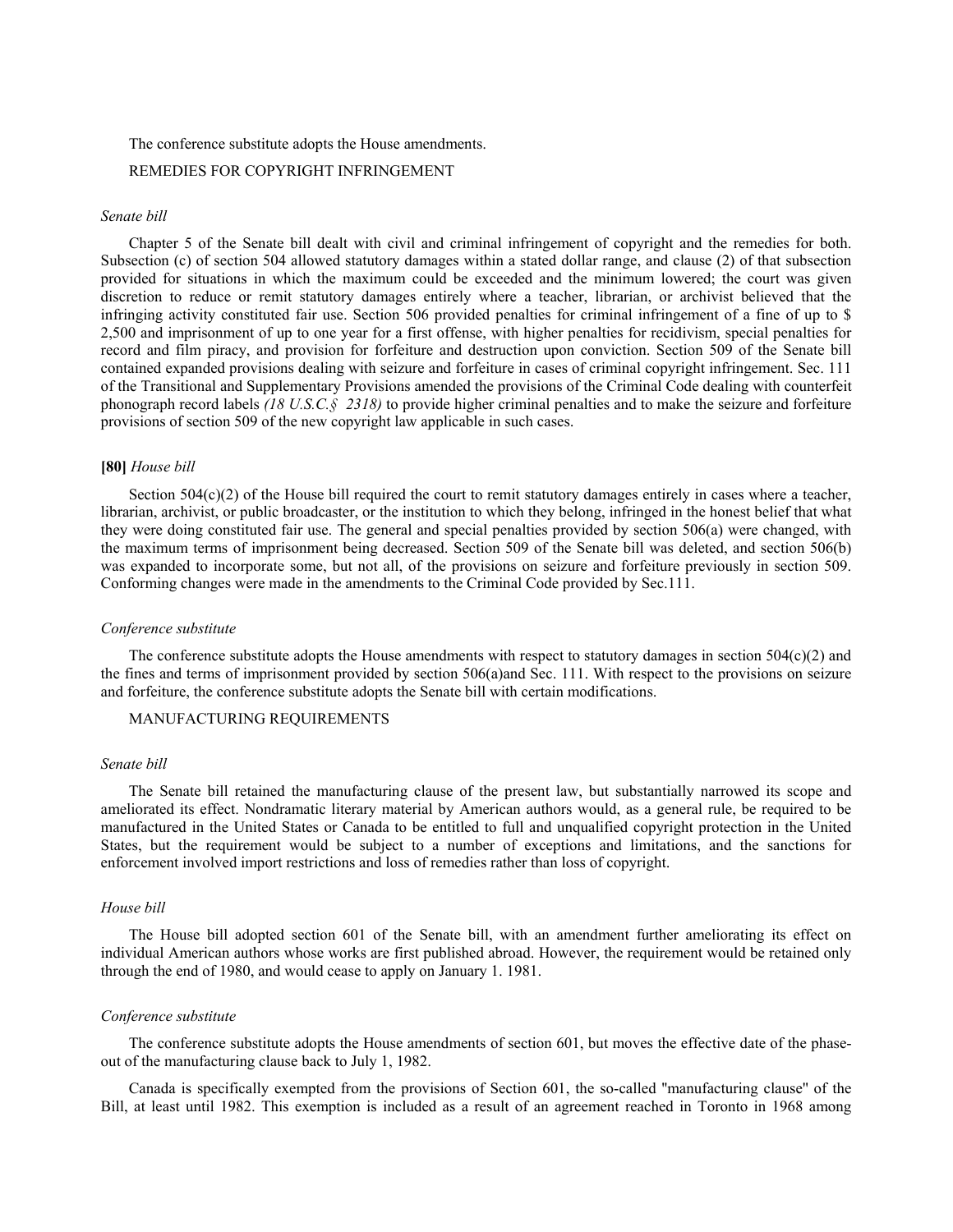representatives of American and Canadian publishers, printing trade unions, and book manufacturers. Upon addition of the Canadian exemption in American legislation, that agreement contemplates Canadian adoption of the Florence Agreement and prompt joint action to remove high Canadian tariffs on printed matter and the removal of other Canadian restraints on printing and publishing trade between the two countries, as well as reciprocal prompt action by U.S. groups to remove any remaining U.S. **[81]** barriers to Canadian printed matter. The Canadian exemption is included in Section 601 with the expectation that these changes will be made. If for any reason Canadian trade groups and the Canadian Government do not move promptly in reciprocation with U.S. trade groups and the United States Government to remove such tariff and other trade barriers, we would expect Congress to remove the Canadian exemption.

# COPYRIGHT OFFICE

# *Senate bill*

Chapter 7 of the Senate bill dealt with the administrative responsibilities of the Copyright Office. It contained no provision dealing with the applicability of the Administrative Procedure Act to the Copyright Office.

#### *House bill*

The house bill made the Adminstrative Procedure Act applicable to the Copyright Office with one exception, and adopted several technical amendments dealing with administrative matters in chapter 7.

### *Conference substitute*

The conference substitute adopts the House amendments.

COPYRIGHT ROYALTY TRIBUNAL

## *Senate bill*

Chapter 8 of the Senate bill established a Copyright Royalty Tribunal in the Library of Congress, for the purpose of periodically reviewing and adjusting statutory royalty rates with respect to the four compulsory licenses provided by the bill, and of resolving disputes over the distribution of royalties for cable transmissions and jukebox performances. Upon certifying the existence of a controversy concerning distribution of statutory royalty fees, or upon periodic petition for review of statutory royalty rates by an interested party, the Register of Copyrights was to convene a three-member panel to constitute a Copyright Royalty Tribunal to resolve the controversy or review the rates, Determinations by the Tribunal were to be submitted to the two Houses of Congress, and were to be final unless voted upon and rejected by one of the two houses within a specified period. Rate adjustments were not subject to judicial review, and the grounds for judicial review of royalty distributions were limited to misconduct or corruption of a Tribunal member.

# *House bill*

The House bill amended chapter 8 to provide for a permanent three-member Copyright Royalty Commission, which was to be an independent body but would receive administrative support from the Library of Congress. The commissioners were to be appointed by the President for staggered five-year terms, and the Commission's proceedings were made generally subject to the Administrative Procedure Act. Any final determinations of the Commission would be reviewable by the U.S. Court of Appeals on the basis of the record before the Commission. Under sections 111, 116, and chapter 8 of the House bill, the Register of Copyrights was to perform the recording functions and do the paperwork and initial accounting connected with the compulsory licensing procedures established for cable transmissions and jukebox **[82]** performances. However, after the Register had deducted the costs involved in these procedures and deposited the royalties in the U.S. Treasury, the Commission would assume all duties involved in distributing the royalties, regardless of whether or not there were a dispute.

## *Conference substitute*